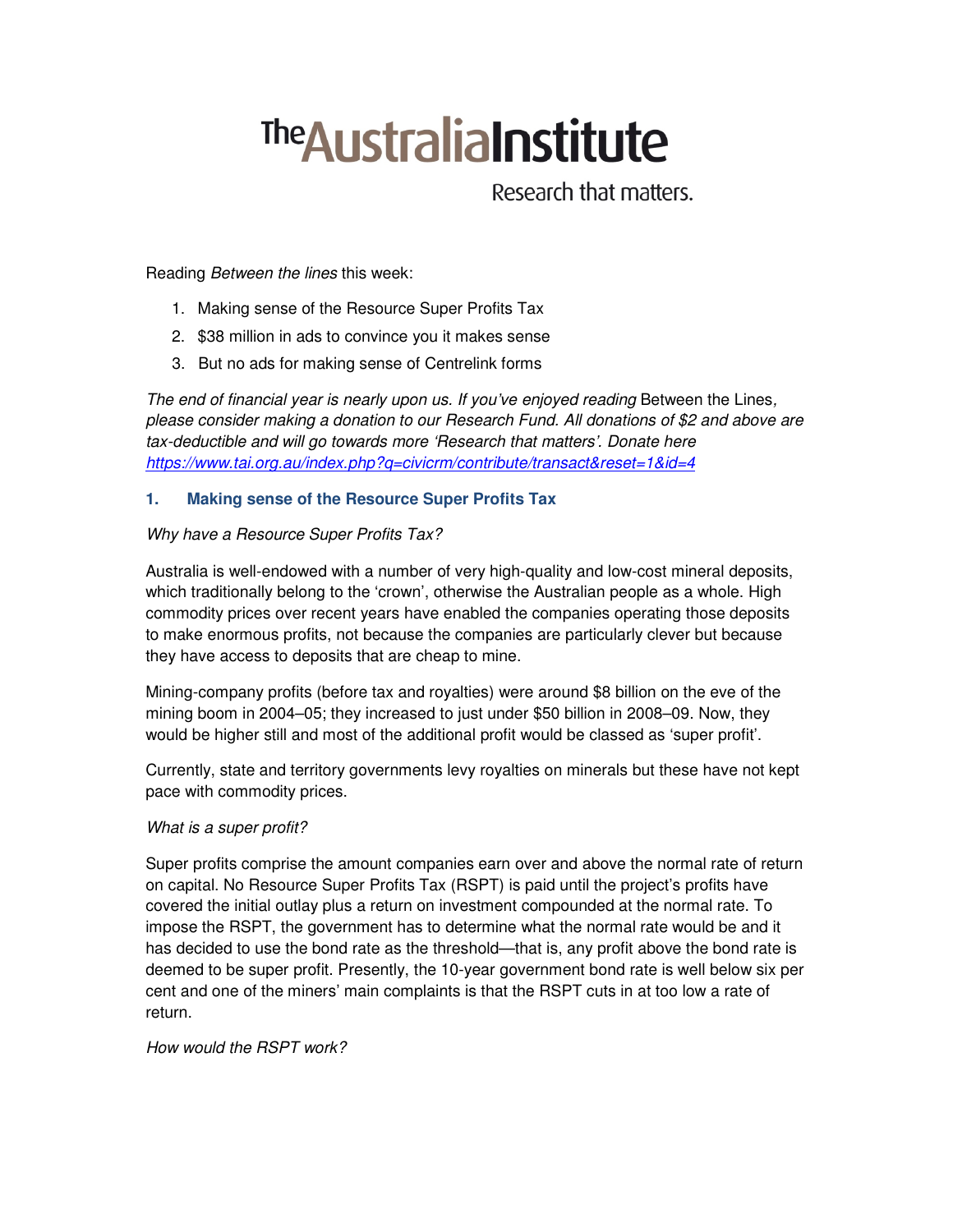The RSPT, which the government plans to introduce from July 2012, is a tax of 40 per cent on the super profits earned by mining companies. In addition, the remaining profit would still attract the company tax.

State governments will continue to collect royalties but it is intended that the RSPT would incorporate the existing royalty schemes by making them deductible against a mining company's RSPT assessments.

### Why is the RSPT better than the current royalty regime?

At present, some miners pay 'royalties' based on the amount of minerals they take from the ground. These royalties are inherently distorting as they are paid whether or not the mining company makes a profit.

Clive Palmer says that the 40 per cent RSPT plus company tax means that companies will pay 70 per cent. Is that true?

No. Every \$100 of super profit will attract the RSPT of \$40 and company tax at 30 per cent of the remaining \$60. That gives a total tax of \$58 or 58 per cent. However, this total will fall as the company tax rate is reduced from 30 per cent to 29 per cent in 2013–14 and 28 per cent in 2014–15. By then the total tax on super profits will be 56.8 per cent. So in a few years time, a company like BHP Billiton or Rio Tinto can expect to pay 56.8 per cent on those projects generating super profits and 28 per cent on the rest of its Australian profit. In practice, the actual tax paid will be a mixture of the two rates, 56.8 and the 28 per cent, less of course the tax concessions that companies now claim.

#### Why does the mining industry object?

From the mining industry's perspective there are likely to be tens of billions of dollars payable if the RSPT is introduced. The government estimates the RSPT will raise \$9 billion in its first full year of operation—that's enough incentive for the miners to make a lot of noise. On top of that, the miners fear that other countries will follow the Australian example.

#### How does the RSPT compare with traditional royalties?

Traditional royalties are payable by the mining company whether or not it actually makes a profit. The RSPT is less of a drain on the cash flow of a mining project in early years but takes more in later years when the project has proved viable and has more than covered the initial outlay.

# What about the mining industry arguments that companies will move offshore to where taxes are more competitive?

There has been a lot of bluff on the part of the mining companies and some of them may be prepared to defer projects to make a political point. However, if the RSPT is working properly, governments can tax super profits quite heavily without sending mining companies away. The miners may not like the tax but they will still receive 60 per cent of all super profits, which is a lot better than no super profit at all.

Is the tax retrospective?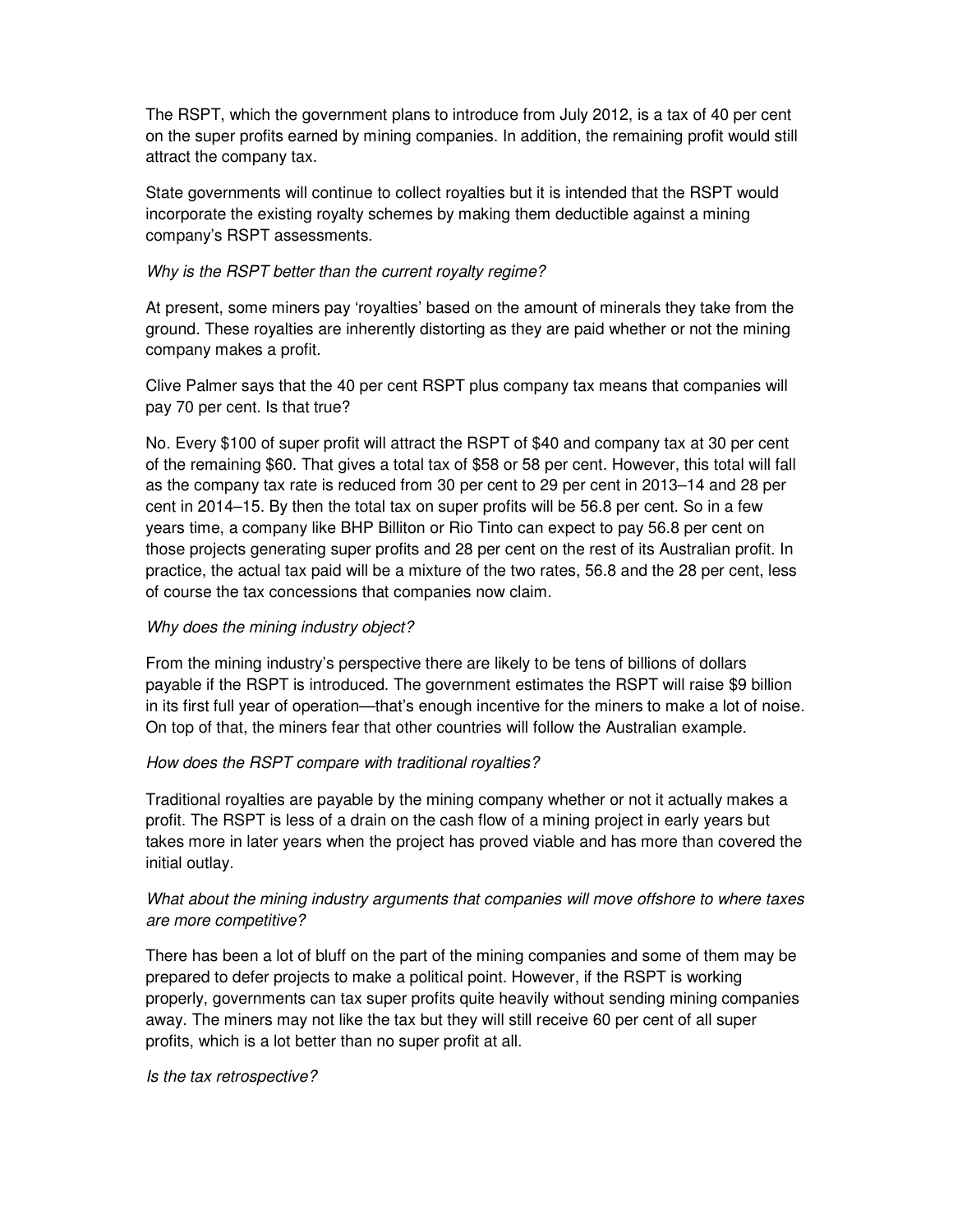If the tax were truly retrospective it would apply to profits the miners have earned in the past. But since it will apply only to some profits to be earned from July 2012, it can hardly be called retrospective. What the miners really mean is that they did not expect that the tax rate would change. On that basis all changes that governments ever make would have to be called retrospective.

#### **\$38 million in ads to convince you it makes sense**

The whole point of the Rudd Government's RSPT is to take some of the surplus billions the miners have been making from selling Australia's resources and share them around. So it shouldn't come as a total surprise that the big mining companies are willing to spend a fair chunk of these 'super profits' trying to hang on to them.

What has come as a big surprise, however, is the political pain that the government has suffered by exempting itself from its own guidelines that were designed to prevent governments from spending taxpayers' money on political advertisements.

Rather than explaining why the new mining tax is both necessary and fair, the government has found itself explaining why its advertisements are necessary and fair. Given the strong rhetoric by the Prime Minister in the lead-up to the last election, it seems the government is having even more trouble selling its \$38-million-advertising campaign than it is selling the tax. Of even greater concern, however, is the simple fact that every minute spent defending the advertisements is a minute spent not prosecuting the case for the tax.

#### **But no ads for making sense of Centrelink forms**

The RSPT debate makes it clear that when the government wants to sell something it will find the means to do so. Newspaper ads—check. TV ads—check. Yet, where is the \$38 million-dollar advertising campaign to alert people to the fact they may be missing out on government assistance they're entitled to?

Missing out: Unclaimed government assistance and concessions benefits, contains an analysis by The Australia Institute of four Centrelink payments, the Parenting Payment, the Carer Allowance, the Disability Support Pension and the Bereavement Allowance. The analysis found that more than 168,000 people are estimated to have missed out on \$623 million in welfare assistance payments in 2008.

A survey of concession-card holders also found that many people who are receiving assistance payments are missing out on associated benefits. The government has claimed that a Pension Concession Card is worth \$1,600 in benefits annually and a Commonwealth Seniors Health Card \$1,280. Thirty per cent of card holders surveyed by the Institute, however, reported accessing benefits of less than \$520 a year.

Three factors appear to be at play: lack of awareness, complexity and stigma.

How many of you were aware that in the unfortunate event of the death of your partner, you might qualify for a government bereavement allowance to assist you through the difficult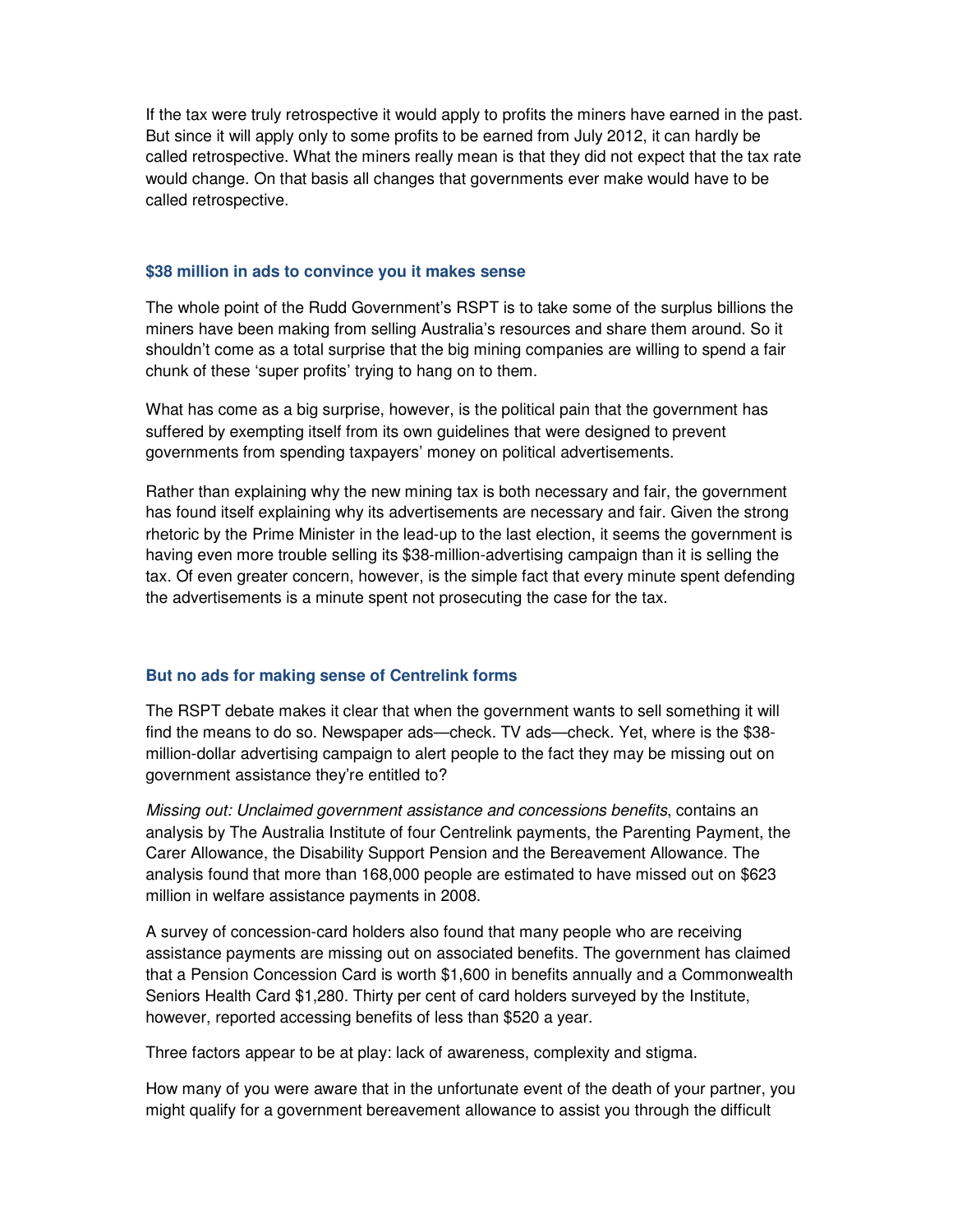time? Many people do not know about the types of assistance offered by government to help them cope with life-changing difficulties, but unlike the Tax Office, which will pursue unpaid tax, or Centrelink, which will seek to recover any money that may have been incorrectly paid because of a change in personal circumstances, there is no obligation on any government agency to find people who are eligible for payments but may not be aware of them.

Complex paperwork and eligibility criteria are a further barrier for many people. Obtaining the help of an accountant to help complete a complex tax return form is tax deductible but there is no similar incentive for potential claimants to seek professional assistance to complete their welfare application forms. Poor literacy or English as a second language can make this task even more difficult.

And then the perceived stigma around government assistance is a further factor that dissuades people from claiming assistance or concession benefits. One in four concession card holders surveyed for the report stated that they either did not like using their card or felt embarrassed using it.

There are options available to the government to help the thousands of Australians who are eligible for support but do not receive it.

- Data matching is currently used by Centrelink to find those people who receive overpayments or are no longer entitled to receive support. This capacity could be applied in reverse to find those people who appear to be missing out and a letter sent to raise awareness of the availability of this support.
- The government could simplify the welfare system, which would reduce the barrier of complexity. The Henry Tax Review included recommendations designed to simplify the categories and forms of assistance.
- Finally, an independent Entitlements Commission could be established to ensure the adequacy of welfare assistance and access to this assistance. Such a commission would validate the role of welfare assistance to help reduce the stigma associated with welfare and those who receive it.

Missing out on government support is a significant social issue and one which the government could readily address if it were inclined to do so.

#### **Recent publications**

• Missing out: Unclaimed government assistance and concession benefits. Available here https://www.tai.org.au/index.php?q=node%2F19&pubid=760&act=display

#### **Recent media**

- Listen to Research Fellow David Baker on Life Matters discuss his paper on the number of Australians missing out on government assistance, 1 June. Available here http://www.abc.net.au/rn/lifematters/stories/2010/2914114.htm
- Top insulators breached safety', The Australian, 12 June. Available here http://www.theaustralian.com.au/politics/top-insulators-breached-safety/storye6frgczf-1225878690610